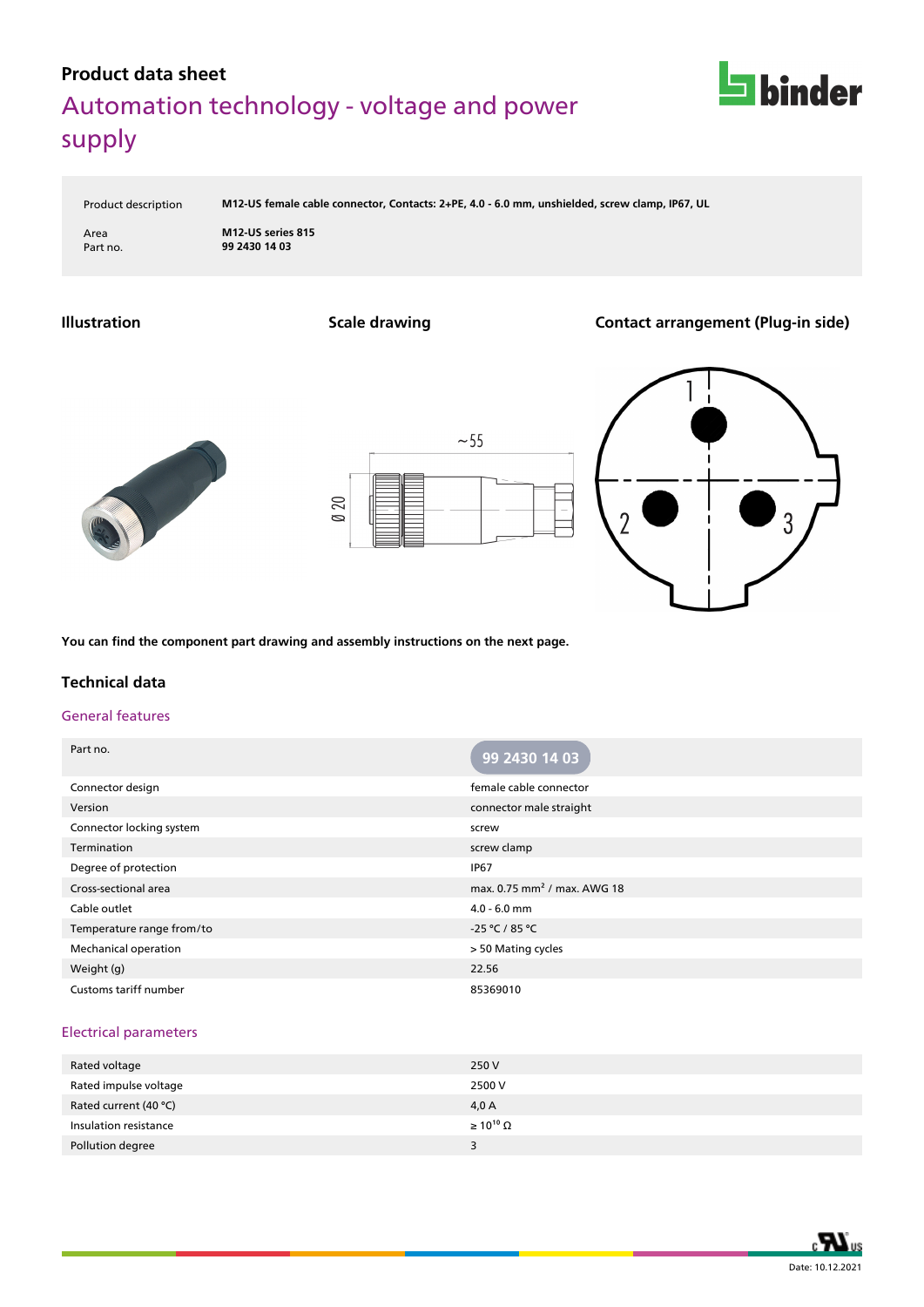

Product description **M12-US female cable connector, Contacts: 2+PE, 4.0 - 6.0 mm, unshielded, screw clamp, IP67, UL**

| Area     |  |
|----------|--|
| Part no. |  |

**M12-US series 815** Part no. **99 2430 14 03**

| Overvoltage category      | Ш             |
|---------------------------|---------------|
| Insulating material group | $\mathbf{II}$ |
| <b>EMC</b> compliance     | unshielded    |

#### Material

| Housing material      | PA                                                           |
|-----------------------|--------------------------------------------------------------|
| Contact body material | PA                                                           |
| Contact material      | CuZn (brass)                                                 |
| Contact plating       | CuSnZn (Optalloy)                                            |
| <b>REACH SVHC</b>     | CAS 96-45-7 (Imidazolidine-2-thione)<br>CAS 7439-92-1 (Lead) |
| SCIP number           | SCIP-number not available                                    |

### Authorization/approvals

| Approvals                                  | UL          |
|--------------------------------------------|-------------|
| Classifications                            |             |
| eCl@ss 11.1                                | 27-44-01-02 |
| <b>ETIM 7.0</b>                            | EC002635    |
| The characteristic and complete state that |             |

#### Declarations of conformity

Low Voltage Directive 2014/35/EU (EN 60204-1:2018;EN 60529:1991)

### **Component part drawing**



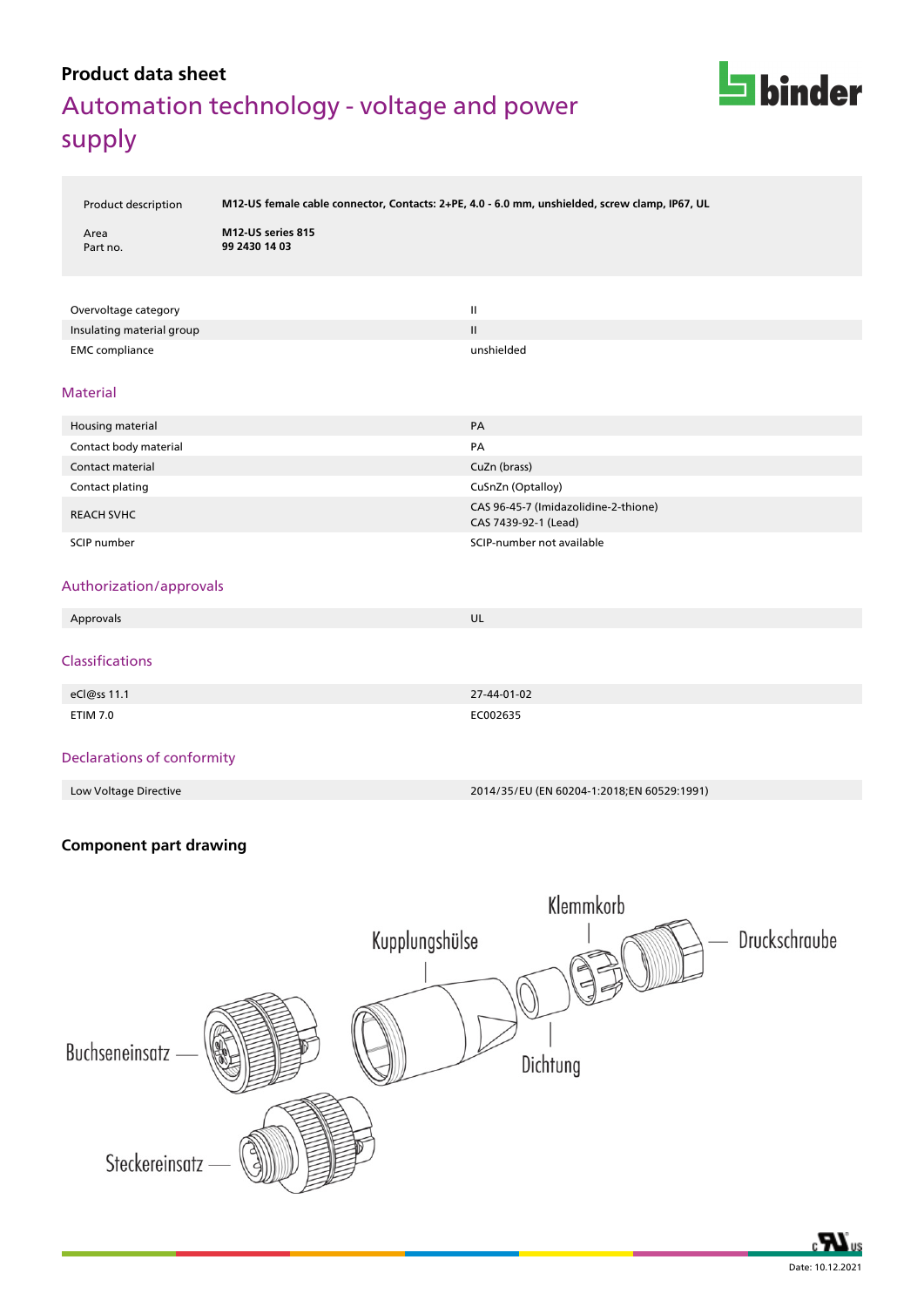

Product description **M12-US female cable connector, Contacts: 2+PE, 4.0 - 6.0 mm, unshielded, screw clamp, IP67, UL**

Area **M12-US series 815** Part no. **99 2430 14 03**

### **Assembly instructions**